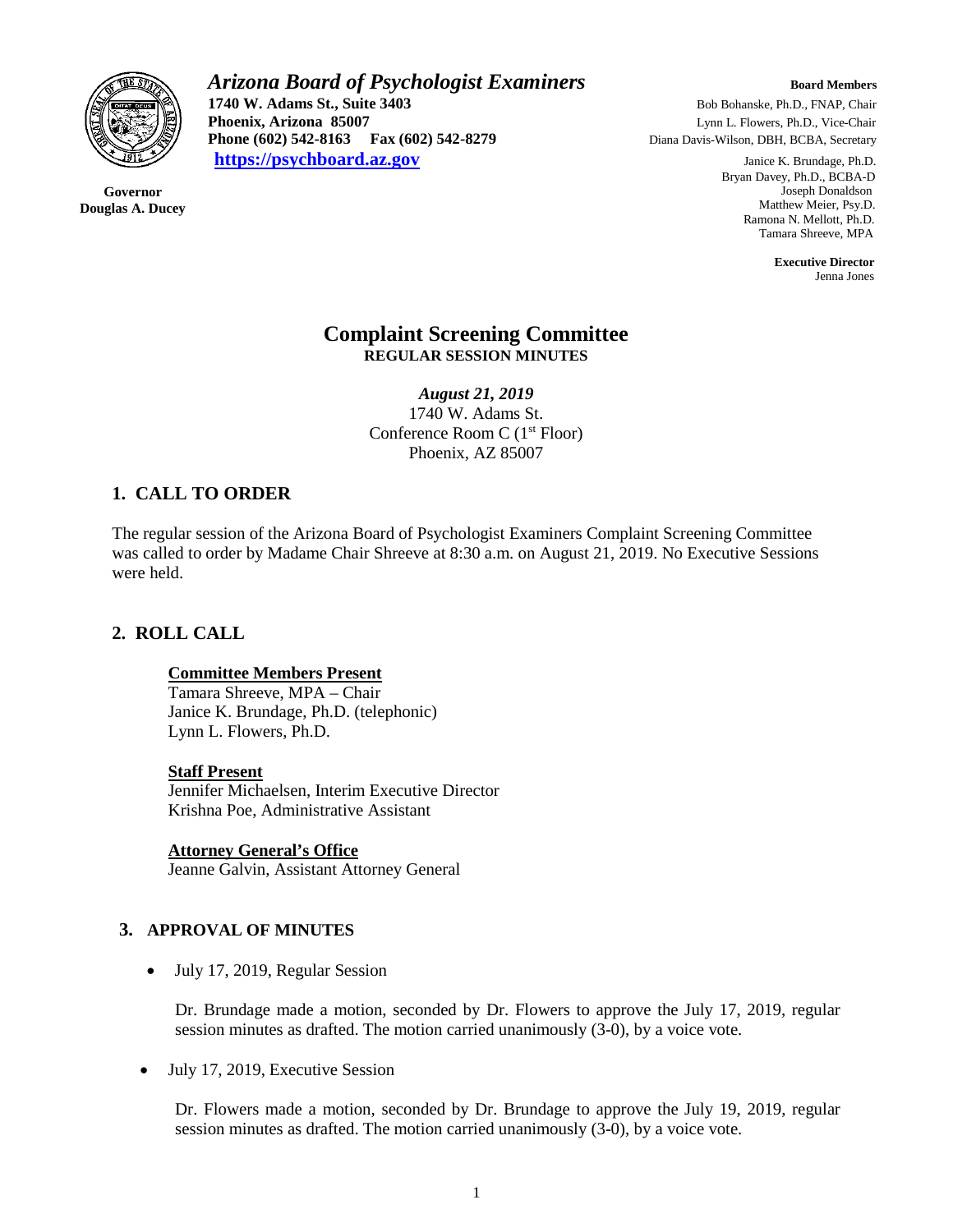# **4. CASE DISCUSSION/DECISION**

#### **a. Pamela Davis, Psy.D., Complaint No. T-19-01**

Dr. Brundage summarized the case, including salient points of the investigation and pertinent records. The Complainant was present telephonically, made a statement and answered questions from the Committee members. Respondent was present, requested to speak, made a statement and answered Committee members' questions.

The Committee expressed concern that the name of Dr. Davis's business is called Children's Psychological Services and may possibly give the impression to the public that Dr. Davis provides psychological services. After deliberation, Dr. Flowers made a motion, seconded by Dr. Brundage, to forward Complaint T-19-01 to the Board for possible violations of A.R.S. § 32- 2084(C)(1), for possible use of the designation "psychology", "psychological" or "psychologist" by a person not licensed pursuant to Chapter 32, Title 19 of the Arizona Revised Statutes; and A.R.S. § 32-2084(C)(2), for possible use of any combination of words, initials and symbols that leads the public to believe the person is licensed to practice psychology in this state, by a person not licensed pursuant to Chapter 32, Title 19 of the Arizona Revised Statutes. The motion carried unanimously (3-0), by a voice vote.

The Committee asked Dr. Davis to provide a copy of the complete file in this matter to include the informed consent, session notes, and billing paperwork.

## **b. April Tanner, Complaint No. T-19-02**

Ms. Shreeve summarized the case, including salient points of the investigation and pertinent records. The Complainant was present telephonically, made a statement and answered questions from the Committee members. Respondent was not present.

The Committee expressed concern that Ms. Tanner is possibly advertising, and providing, psychological services and psychotherapy. The Committee also expressed concern that Ms. Tanner was not present today despite being notified of the meeting. After deliberation, Ms. Shreeve made a motion, seconded by Dr. Flowers, to forward Complaint T-19-02 to the Board for possible violations of A.R.S. § 32-2084(C)(1), for possible use of the designation "psychology", "psychological" or "psychologist" by a person not licensed pursuant to Chapter 32, Title 19 of the Arizona Revised Statutes; and A.R.S. § 32-2084(C)(2), for possible use of any combination of words, initials and symbols that leads the public to believe the person is licensed to practice psychology in this state, by a person not licensed pursuant to Chapter 32, Title 19 of the Arizona Revised Statutes. The motion carried unanimously (3-0), by a voice vote.

The Committee directed Board staff to issue a subpoena to Respondent, commanding her presence and testimony for the Board meeting when this complaint is reviewed. The Committee requested that Board staff forward the additional information that was submitted by the Complainant to the Arizona Board of Behavioral Health Examiners for their review.

*The Committee took a break at 9:45 a.m. and resumed at 9:55 a.m.*

## **c. Celia Drake Ph.D., Complaint No. 19-08**

Dr. Flowers summarized the case, including salient points of the investigation and pertinent records. The Complainant was present, requested to speak, made a statement and answered questions from the Committee members. The Licensee participated telephonically and the Licensee's attorney, Faren Akins, Esq., was present. The Licensee requested to speak, made a statement and answered Committee members' questions.